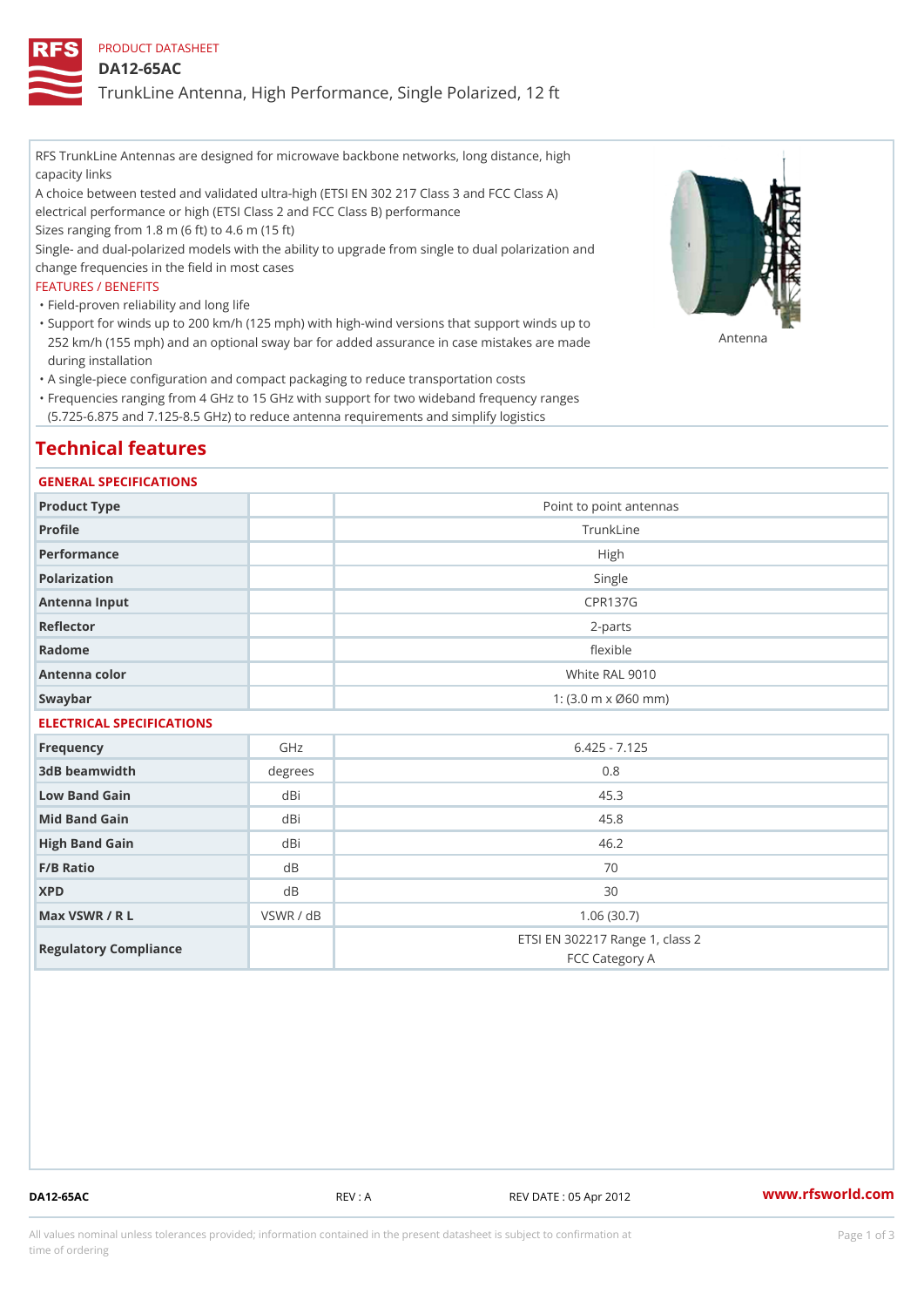## PRODUCT DATASHEET

DA12-65AC

TrunkLine Antenna, High Performance, Single Polarized, 12 ft

| MECHANICAL SPECIFICATIONS                                             |              |                                                                          |  |  |
|-----------------------------------------------------------------------|--------------|--------------------------------------------------------------------------|--|--|
| Diameter                                                              | ft $(m)$     | 12(3.7)                                                                  |  |  |
| Elevation Adjustment                                                  | $degree$ :   | ± 5                                                                      |  |  |
| Azimuth Adjustment                                                    | $degree$ :   | ± 5                                                                      |  |  |
| Polarization Adjustment                                               | $degree$ :   | ± 5                                                                      |  |  |
| Mounting Pipe Diameter<br>minima                                      | $mm$ (in)    | 114(4.5)                                                                 |  |  |
| Mounting Pipe Diameter<br>maximum                                     | $mm$ (in)    | 114(4.5)                                                                 |  |  |
| Approximate Weight                                                    | kg (1b)      | 420 (924)                                                                |  |  |
| Survival Windspeed                                                    | $km/h$ (mph) | 200 (125)                                                                |  |  |
| Operational Windspeed                                                 | $km/h$ (mph) | 190 (118)                                                                |  |  |
| <b>STRUCTURE</b>                                                      |              |                                                                          |  |  |
| Radome Material                                                       |              | PVC coated fabric                                                        |  |  |
| FURTHER ACCESSORIES                                                   |              |                                                                          |  |  |
| optional Swaybar                                                      |              | 1: SMA-SK-60-3000A (3.0 m x Ø60 mm)                                      |  |  |
| Further Accessories                                                   |              | SMA-WK-12: Wind Kit<br>SMA-SKO-UNIVERSAL-L : Universal sway bar fixation |  |  |
| MOUNTOUTLINE                                                          |              |                                                                          |  |  |
| m m<br>Dimension_A<br>(in)                                            |              | 3800 (150)                                                               |  |  |
| m m<br>$Dimension_B$<br>(in)                                          |              | 1880()                                                                   |  |  |
| m m<br>$Dimension_C$<br>(in)                                          |              | 670 (26.5)                                                               |  |  |
| $Dim_D - D -$<br>m m<br>$114$ m m (4.5 _ ir ) $\sqrt{$ iip $\sqrt{ }$ |              | 190(7.5)                                                                 |  |  |

Dimension\_F m<sub>m</sub> (in) 1580 (62.5)

m<sub>m</sub> (in)

Dimension\_E

370 (14.57)

DA12-65AC REV : A REV DATE : 05 Apr 2012 [www.](https://www.rfsworld.com)rfsworld.com